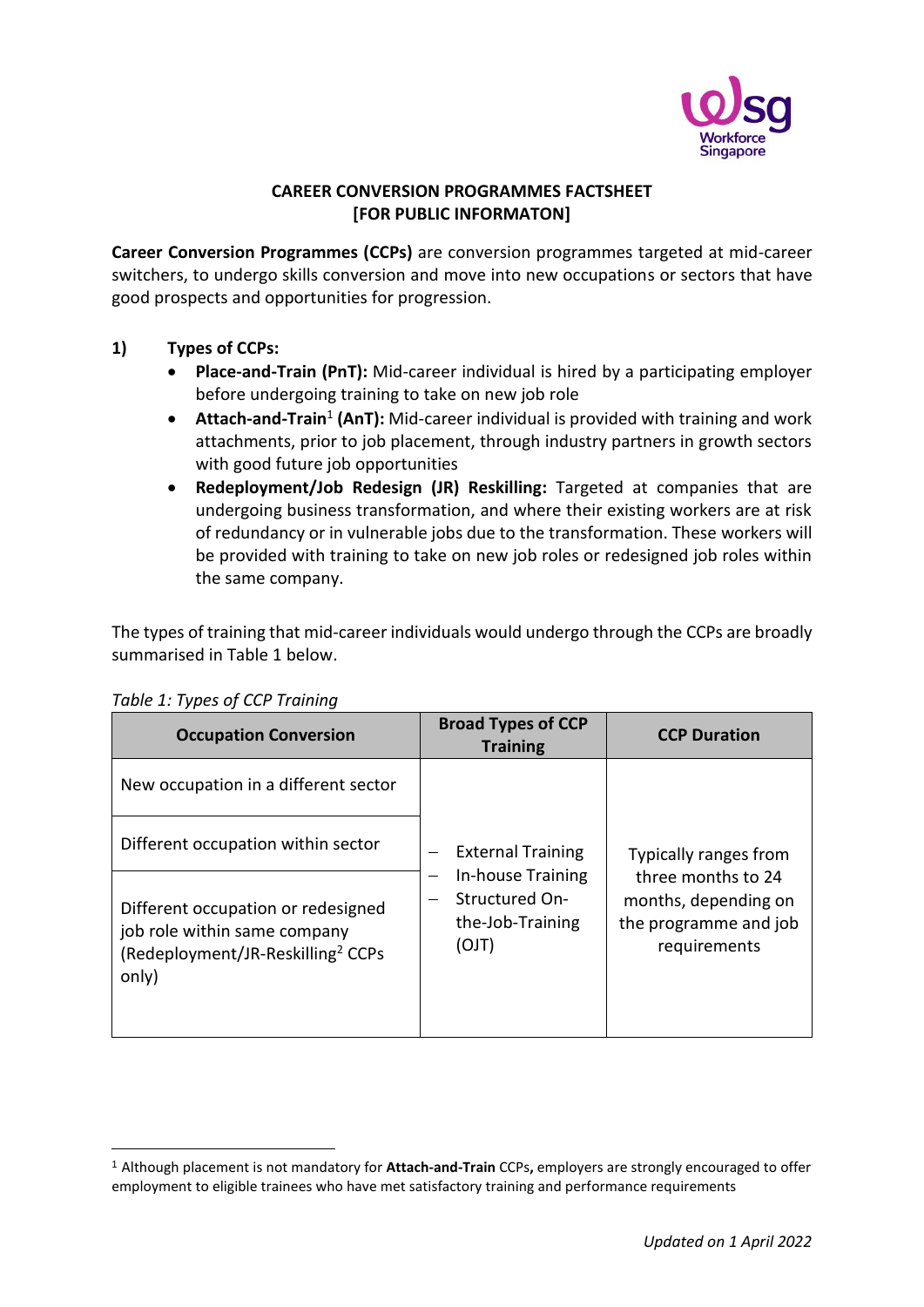

### **2) Coverage of CCPs**

**WSG currently offers around 100 CCPs to support mid-career individuals in career conversion**. They are developed in close collaboration with the relevant stakeholders such as Sectoral Agencies and Industry Partners.

**The CCPs span across the six main clusters<sup>2</sup> under the 23 Industry Transformation Maps (ITMs)**. New CCPs will also be introduced over time through our continued collaboration with our industry partners.

**WSG also offers Redeployment/JR-Reskilling CCPs to support employers in their business transformation plans** 3 . The Redeployment/JR-Reskilling CCPs allow employers to retain, reskill, and redeploy existing employees (whose jobs are being phased out) into new growth jobs<sup>4</sup> or redesigned jobs within the same companies.

# **3) Benefits of CCPs**

| Facilitate recruitment<br>of career switchers to<br>meet employers'<br>manpower needs | Help mid-career<br>individuals to reskill<br>and take on new job<br>roles                 | Leverage structured<br>industry-recognised<br>training                                                 |
|---------------------------------------------------------------------------------------|-------------------------------------------------------------------------------------------|--------------------------------------------------------------------------------------------------------|
| Redeploy existing<br>workforce as part of<br>business<br>transformation               | Minimise redundancies<br>and reskill experienced<br>employees to take on<br>new job roles | Tap on Government<br>funding through Course<br>Fee Grant and Salary<br>Support / Training<br>Allowance |

<sup>&</sup>lt;sup>2</sup> The six clusters include (i) Manufacturing, (ii) Built Environment, (iii) Trade and Connectivity, (iv) Essential Domestic Services, (v) Modern Services, and (vi) Lifestyle.

<sup>&</sup>lt;sup>3</sup> Participating employers are required to have a clear plan on how their employees will be transited from existing job roles into new/redesigned job roles within the company

<sup>4</sup> Relevancy of new job roles to be determined in consultation with relevant economic agencies, such as Economic Development Board (EDB), Enterprise Singapore (ESG), and the unions.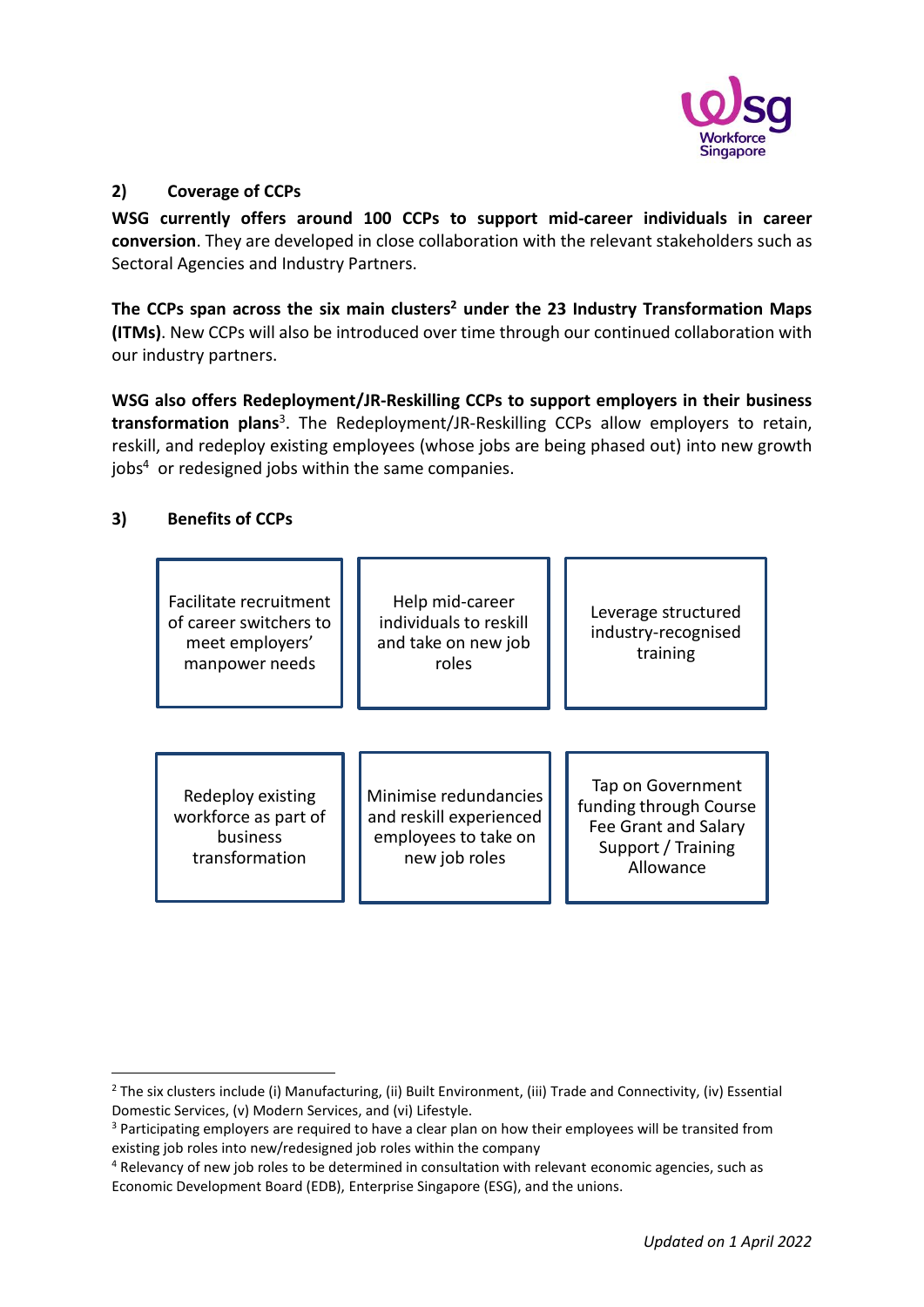

### **4) Funding Support**

### **Place-and-Train CCPs / Redeployment / JR-Reskilling CCPs**

- a. WSG funding support will be provided to **Employers**.
- b. Employers will co-fund the remaining salary and course fees.

# *Table 1: Funding Rates for Place-and-Train CCPs / Redeployment / JR-Reskilling CCPs*

| <b>WSG's Funding to</b><br><b>Employers</b> | <b>Standard Rate</b><br>(SCs/PRs below age of 40)                                                      | <b>Enhanced Rate</b>                                                                                                                                                                                           |
|---------------------------------------------|--------------------------------------------------------------------------------------------------------|----------------------------------------------------------------------------------------------------------------------------------------------------------------------------------------------------------------|
| <b>Salary Support</b>                       | Up to 70% of<br><b>Monthly Salary for CCP</b><br>training duration<br>(capped at \$4,000 per<br>month) | Up to 90% of Monthly Salary for CCP<br>training duration<br>(capped at \$6,000 per month)<br>For Long-term Unemployed <sup>5</sup><br>Singapore Citizen (SC) trainees<br>or<br>Mature <sup>6</sup> SC trainees |
| <b>Course Fee Subsidy</b>                   | Up to 70% Course Fees*                                                                                 | Up to 90% Course Fees <sup>7*</sup><br>For SC/Permanent Resident (PR)<br>trainees sponsored by SMEs<br>or<br>Mature SC trainees                                                                                |

*\*Funding caps may apply* 

<sup>&</sup>lt;sup>5</sup> Long-term Unemployed (LTU) is defined as being unemployed and actively seeking employment for six months or more.

<sup>6</sup> Mature trainee is defined as being aged 40 and above.

<sup>7</sup> This includes a 20% course fee subsidy top-up from SSG's SkillsFuture Mid-Career Enhanced Subsidy for mature SCs, or a 20% course fee subsidy top-up from SSG's Enhanced Training Support for SMEs for SMEsponsored SC/PR employees, if applicable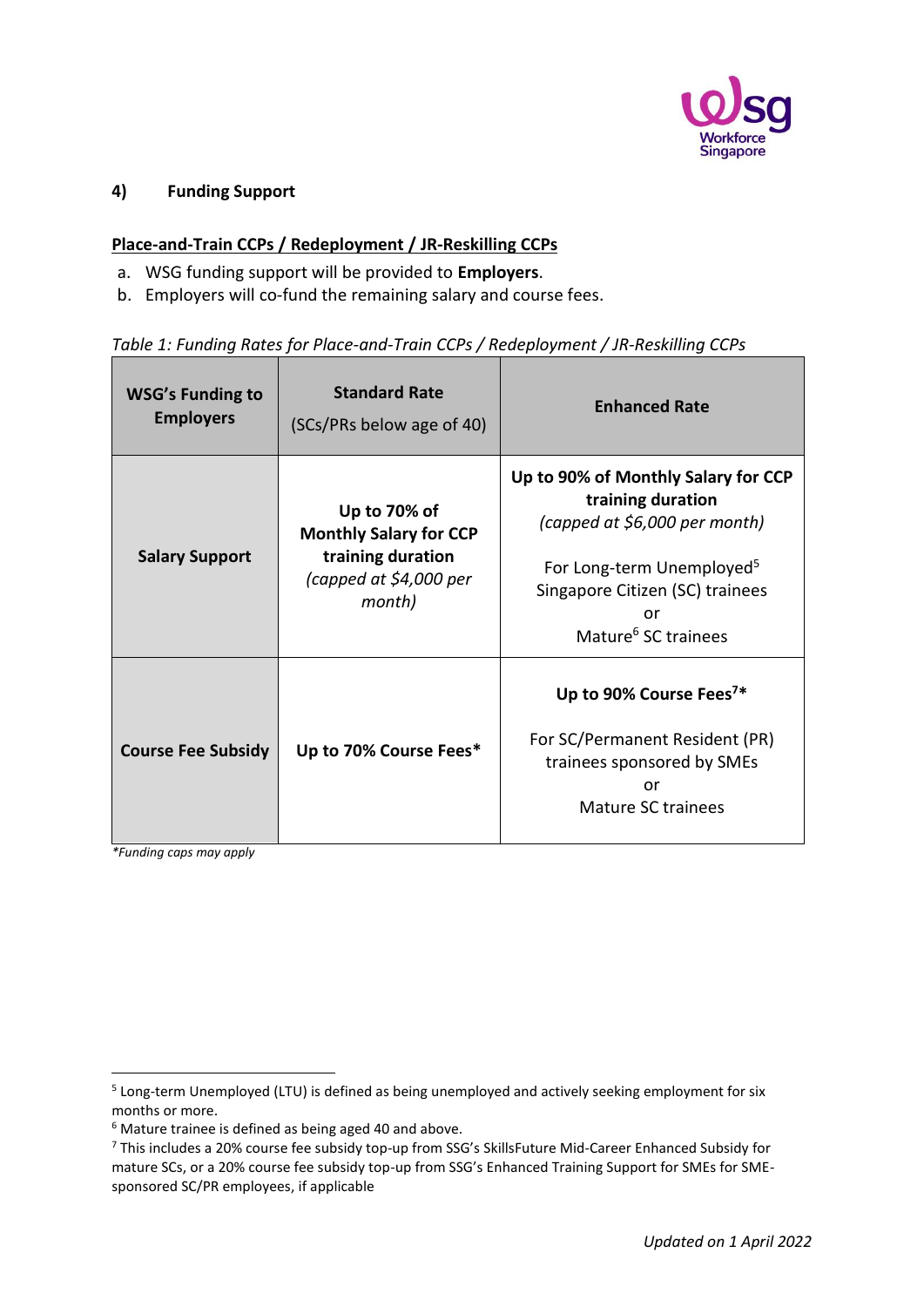

# **Attach-and-Train CCPs**

- a. WSG funding support will be provided to **Trainees**.
- b. Hosting Employers will co-fund at least an additional 10% of prevailing salary

|  | Table 2: Funding Rates for Attach-and-Train CCPs |  |
|--|--------------------------------------------------|--|
|  |                                                  |  |

| <b>WSG's Funding</b><br>to Trainees | <b>Standard Rate</b><br>(SCs/PRs below age of 40)                                                                                                                                                        | <b>Enhanced Rate</b><br>(SCs aged 40 and above) |
|-------------------------------------|----------------------------------------------------------------------------------------------------------------------------------------------------------------------------------------------------------|-------------------------------------------------|
| <b>Course Fee</b><br><b>Subsidy</b> | Up to 70% Course Fees*                                                                                                                                                                                   | Up to 90% Course Fees <sup>8*</sup>             |
| <b>Training</b><br><b>Allowance</b> | WSG's funding for AnT training duration<br>Between 50 - 70% of Prevailing Salary#<br>(capped at \$4,000 per month)<br>Co-funding by hosting employer<br>At least an additional 10% of Prevailing Salary# |                                                 |

*\*Funding caps may apply*

#*Based on jobs the trainee is being prepared for, to be determined by WSG for each Attach-and-Train CCP*

# **5) [New] Update to Jobs Growth Incentive and adjustments in funding disbursements for new hires on CCPs**

The Jobs Growth Incentive ("JGI") was introduced in Aug 2020 to support companies to hire more Singaporeans and provide more good jobs amidst the current labour market.

With the latest revisions to JGI support announced on 4 Mar 2022:

- The JGI qualifying window will be extended by another six months from April 2022 to September 2022.
- The support levels will be tapered down in line with improving conditions and limited to the following groups of new hires – (a) mature local hires aged 40 and above who have been unemployed for at least six months, (b) persons with disabilities (PwDs) and (c) ex-offenders.
- In the JGI qualifying window from April to September 2022, employers of these groups of new hires may receive up to 40% salary support for the first six months, and up to 20% for the next six months.

More information on the JGI can be found at go.gov.sg/JGI.

<sup>8</sup> This includes a 20% course fee subsidy top-up from SSG's SkillsFuture Mid-Career Enhanced Subsidy for mature SCs, if applicable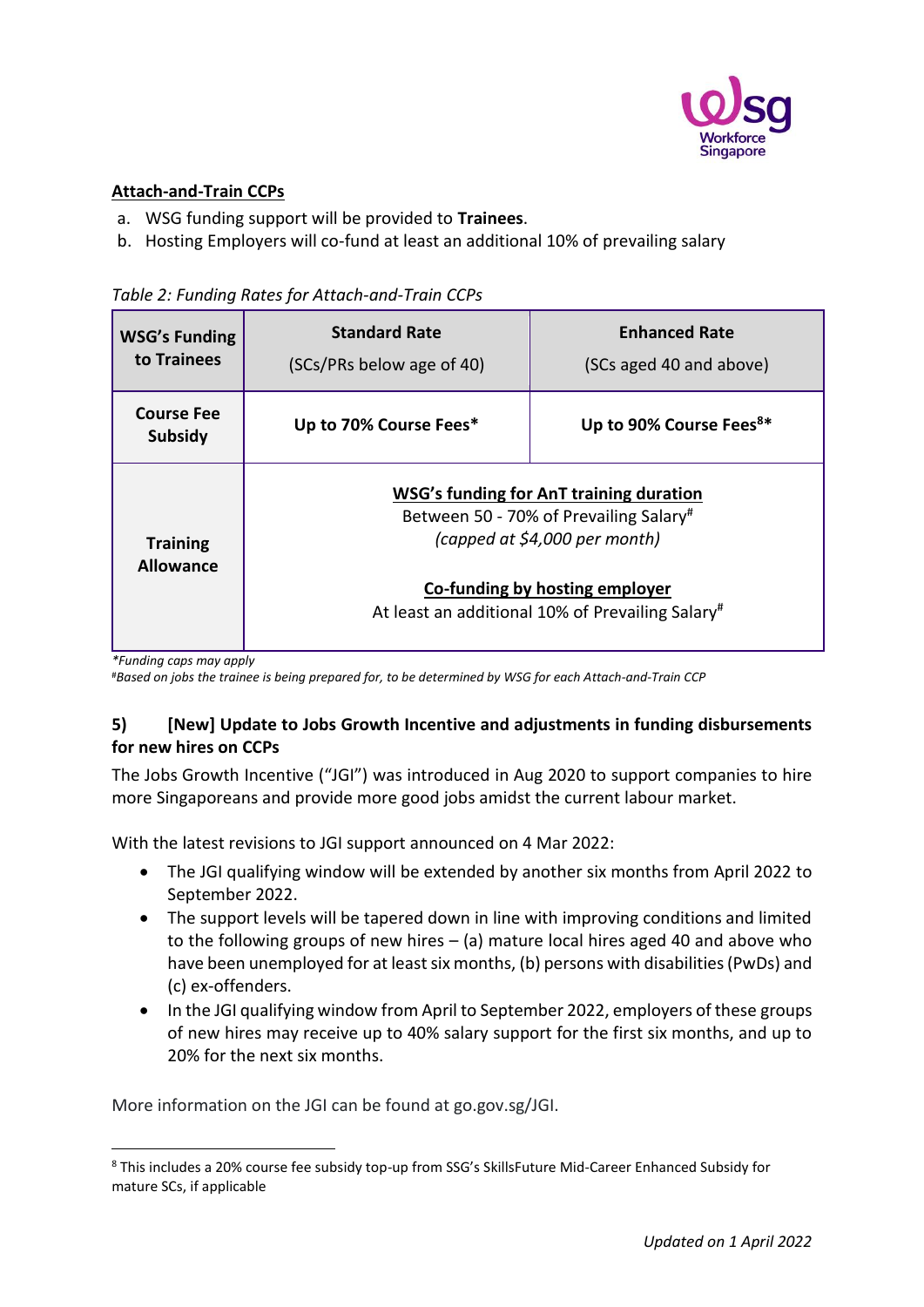

As the JGI also applied to new hire jobseekers undergoing reskilling through CCPs, WSG had previously made temporary funding adjustments during the earlier JGI qualifying windows between Sep 2020 to Mar 2022, to encourage companies to retain new hires under the CCPs.

Though the JGI extension from April to Sep 2022 only covers certain groups of new hires, WSG will apply the funding adjustments to all new CCP trainees hired from Apr to Sep 2022, in the same spirit of encouraging hiring and retention of local workers.

For individuals newly hired and put on Place-and-Train CCPs for the period between 1 Apr 2022 to 30 Sep 2022, the Salary Support funding will be disbursed to participating employers over a longer period, comprising the CCP training duration and an additional period of retention equivalent to the training duration.

These adjustments to Salary Support disbursements will not affect the following groups of CCP participants.

- a. Local workers who were hired on Place-and-Train CCPs before Sep 2020 or after Sep 2022, which is outside the qualifying period for JGI
- b. Participants under Redeployment and JR Reskilling CCPs who are existing employees
- c. Attach-and-Train ("AnT") CCP participants who do not have an employer-employee relationship with the host organisations

# **6) Eligibility Criteria**

Interested mid-career individuals and Companies will need to meet the following criteria:

# **Mid-career individuals:**

- Singapore Citizen or Permanent Resident
- Minimum 21 years old
- Graduated, or completed National Service, for at least 2 years<sup>9</sup>
- New job role trained for under the CCP should be substantially different from previous job role(s), hence requiring reskilling for career conversion<sup>10</sup>

<sup>&</sup>lt;sup>9</sup> This will be counted from the date of graduation from latest qualification, or date of completion of national service, whichever is later.

<sup>&</sup>lt;sup>10</sup> CCPs are geared towards helping mid-career individuals acquire skills to change careers. Hence, there is a requirement for career conversion when mid-career individuals undergo a CCP. However, individuals who have a continuous employment gap of at least 2 years prior to CCP commencement will be allowed to apply for CCP job roles similar to their previous jobs.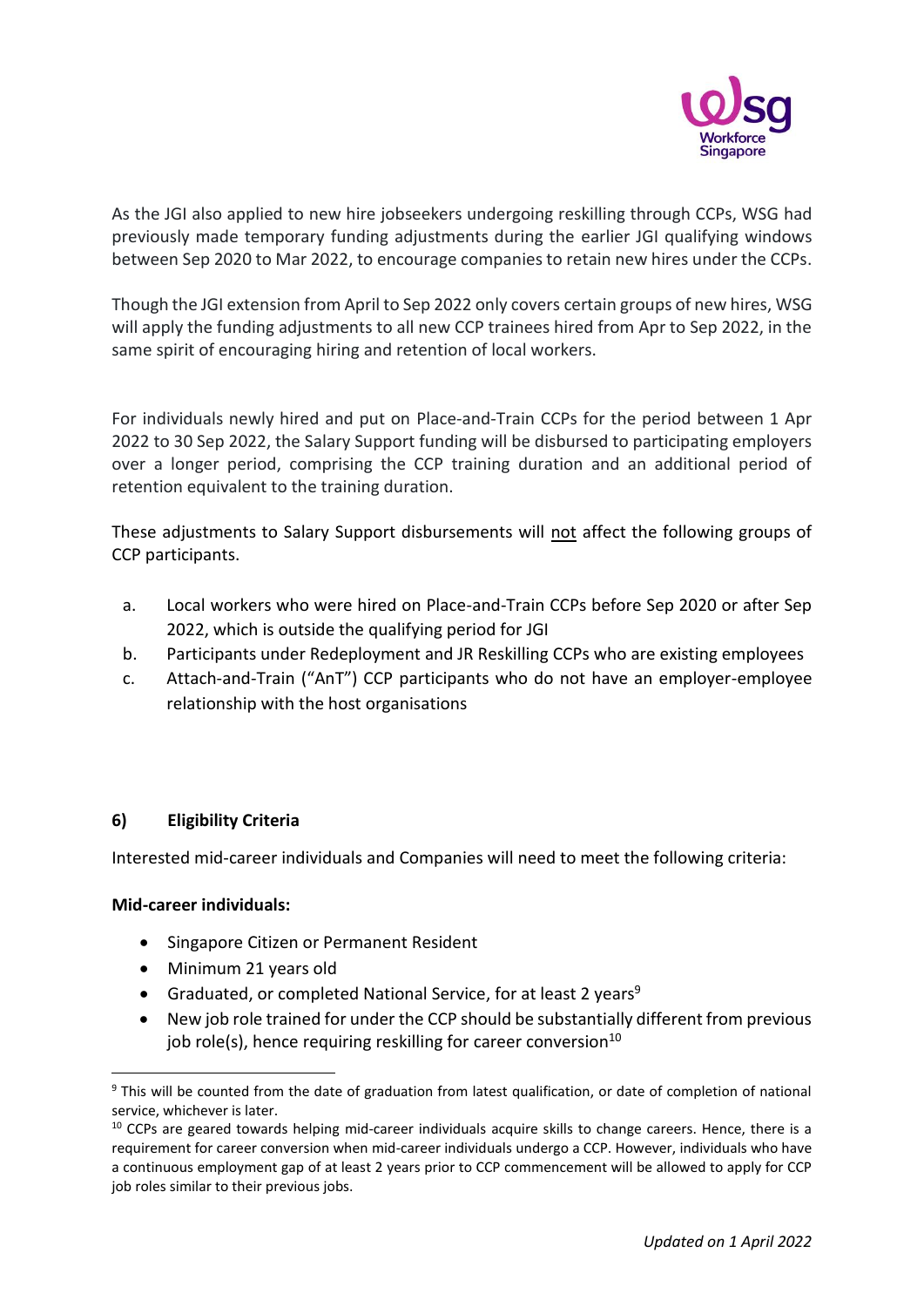

• Able to commit to full-time employment or attachment in a participating company

Beyond the general eligibility criteria, there may be other course-specific entry criteria and employer-specific shortlisting process may apply for different CCPs. In general, individuals applying for CCPs should also not be shareholders, immediate ex-employees of the company or related entities, or be related to shareholders of the hiring company. Please refer to the FAQs for more details on these exclusions.

# **Companies:**

# *Place-and-Train / Redeployment / Job Redesign (JR) Reskilling:*

The participating company must fulfil the following criteria:

- Registered or incorporated in Singapore
- Must be able to offer a full-time employment contract on permanent terms or on contract terms that are no less than one (1) year, directly related to the job which the CCP is for, with remuneration that is commensurate with the market rate
- Commit to the CCP training arrangements for the mid-career individuals that they have selected
- Be committed to work with WSG or its appointed partner on the necessary administrative matters related to the programmes
- For applications for redeployment/JR Reskilling CCPs, companies are required to submit details of their business transformation plan for evaluation by the appointed programme partners.

# *Attach-and-Train:*

Hosting employers will need to meet the following criteria:

- Registered or incorporated in Singapore
- Offer full-time attachment positions directly relevant to identified Attach-and-Train CCP job occupations
- Commit to Attach-and-Train CCP training arrangements
- Be committed to work with WSG or its appointed partner on programme administrative requirements

# **7) How to Apply?**

### **Applicants**

Interested applicants can click [here](http://www.wsg.gov.sg/programmes-and-initiatives/career-conversion-programmes-individuals.html) to apply. Suitable applicants will be shortlisted by participating employers for interview before embarking on the programme.

### **Employers**